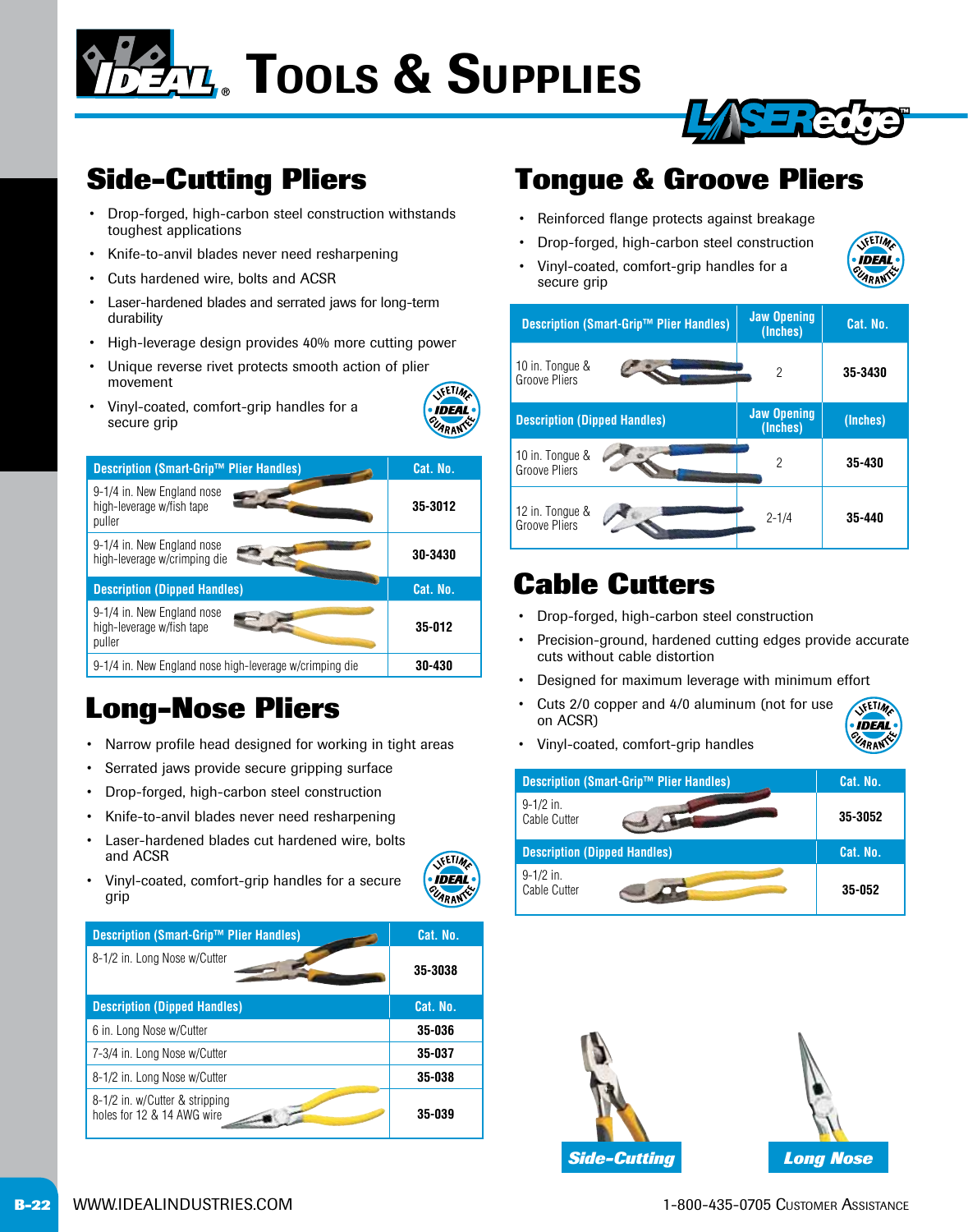### **Diagonal-Cutting Pliers**

- Drop-forged, high-carbon steel construction withstands toughest applications
- Knife-to-anvil blades never need resharpening
- Laser-hardened blades cut hardened wire, bolts and ACSR
- Vinyl-coated, comfort-grip handles for a secure grip
- High-leverage design provides 40% more cutting power
- Models 35-029 and 35-3029 feature a convenient angled head for hard-to-reach areas and rocking out nails



| <b>Description (Smart-Grip™ Plier Handles)</b> | Cat. No. |
|------------------------------------------------|----------|
| 8 in. High-leverage<br>Diagonal                | 35-3028  |
| 8 in. High-leverage Diagonal w/angled head     | 35-3029  |
| <b>Description (Dipped Handles)</b>            | Cat. No. |
| 8 in. High-leverage<br>Diagonal                | 35-028   |
| 8 in. High-leverage Diagonal<br>w/angled head  | 35-029   |

### **Split-Joint Pliers**

- Two position slip joints fit large and small jobs
- Dipped comfort-grip handles for a secure grip
- **Flush rivet**

| <b>Description</b>                  | Cat. No. |
|-------------------------------------|----------|
| 6 in. Slip Joint<br>Pliers          | 35-100   |
| <b>Description (Dipped Handles)</b> | Cat. No. |
| 8 in. Slip Joint<br>Pliers          | 35-102   |

### **For all your plier needs...** Tenite® is a registered trademark of Eastman Chemical Company.





### **Multi-Crimp Tools**

- Crimps bare or insulated terminals and splices on 10–22 AWG wire
- Knife-to-anvil blades never need resharpening
- Excellent leverage for easy crimping and cutting
- Drop-forged, high-carbon steel construction
- Vinyl-coated handles provide a solid, comfortable grip



| <b>Description (Smart-Grip™ Plier Handles)</b> | Cat. No. |
|------------------------------------------------|----------|
| 9-3/4 in. Multi-Crimp<br>Tool                  | 30-3429  |
| <b>Description (Dipped Handles)</b>            | Cat. No. |
| 9-3/4 in. Multi-Crimp<br>Tool                  | 30-429   |

### **Crimp Tool**

- Crimps all IDEAL crimp sleeves
- Excellent leverage for right-angle, double-indent crimps
- Cuts and twists wire
- Vinyl-coated handles provide a solid, comfortable grip



| <b>Description (Smart-Grip™ Handles)</b> | Cat. No. |
|------------------------------------------|----------|
|                                          |          |

10-1/4 in. Crimp Tool **30-425**

### **Tenite® Grips**

- • Fits LASERedge™ and WireMan™ Pliers
- Not insulated from electrical shock
- Boil in water to soften for easy installation onto handles

| <b>Description</b>                                     | <b>Cat. No.</b> |
|--------------------------------------------------------|-----------------|
| Replacement grips for 8 in. or 9 in. pliers (one pair) | 35-008          |



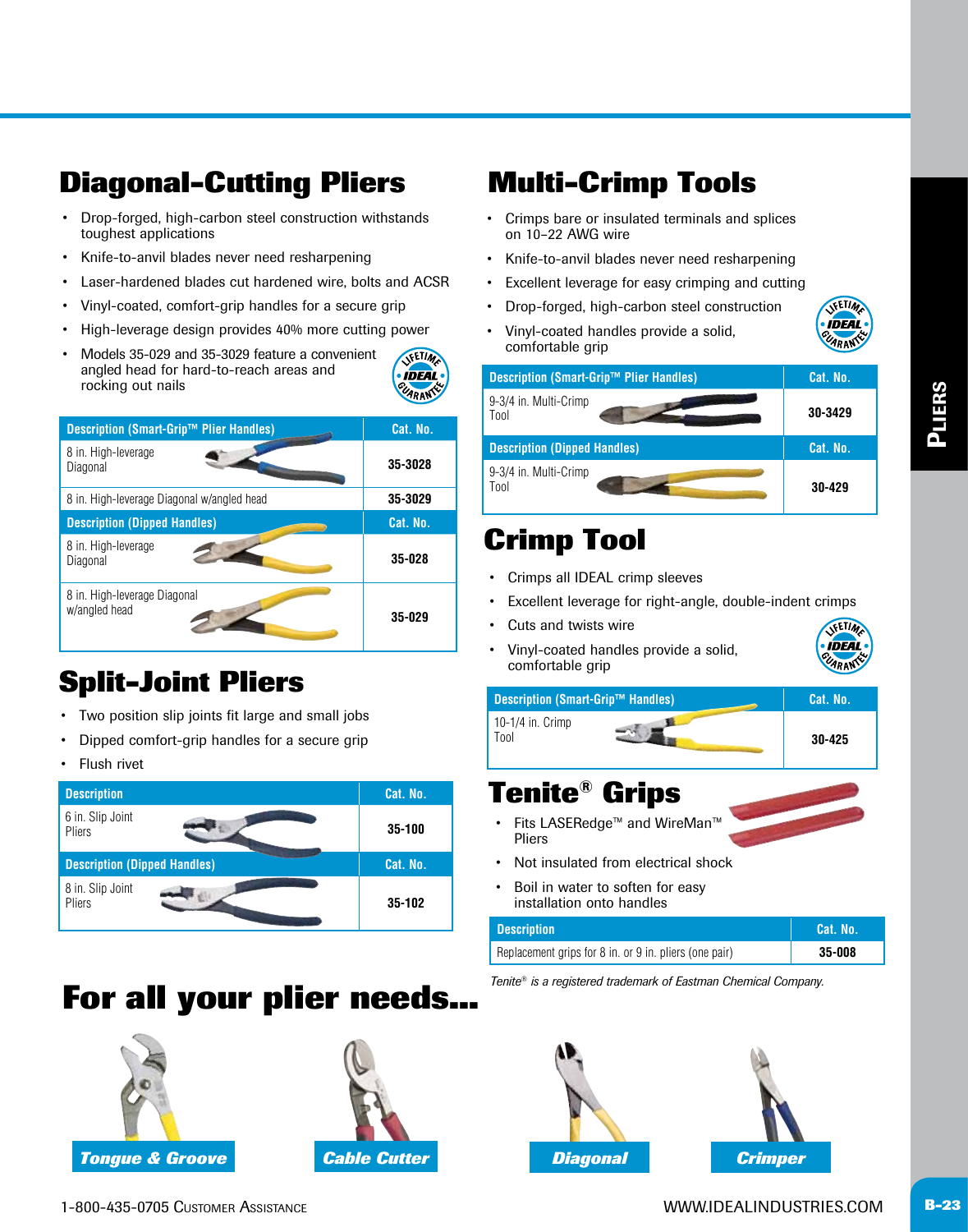# **TEM.** TOOLS & SUPPLIES



### **Side-Cutting Pliers**

- Custom chrome vanadium steel for durability
- High leverage pivot requires less cutting force
- Sharp, knife-to-knife blades for easy cutting
- Induction hardened teeth for long life
- Cross-hatched jaws so wires won't slip when pulling
- Ergonomic handles for comfortable, all-day use

| <b>Description (Smart-Grip™ Plier Handles)</b>                   | Cat. No. |
|------------------------------------------------------------------|----------|
| 9-1/4 in. Side-Cutting<br>Pliers                                 | 35-4012  |
| 9-1/4 in. Side-Cutting Pliers<br>w/crimp and fish tape<br>puller | 30-4430  |
| <b>Description (Dipped Handles)</b>                              | Cat. No. |
| 9-1/4 in. Side-Cutting<br>Pliers                                 | 35-5012  |
| 9-1/4 in. Side-Cutting<br>Pliers w/crimp and<br>fish tape puller | 30-5430  |

### **Long-Nose Pliers**

- Custom chrome vanadium steel for durability
- High leverage pivot requires less cutting force
- Sharp, knife-to-knife blades for easy cutting
- Induction hardened teeth for long life
- Cross-hatched jaws so wires won't slip when pulling



**VETIM IDEAL** UARANT

• Ergonomic handles for comfortable, all-day use



### **Tongue & Groove Pliers**

- Custom chrome vanadium steel for durability
- Ergonomic handles for comfortable, all-day use

| Description (Smart-Grip™ Plier Handles) | 'Cat. No. |
|-----------------------------------------|-----------|
| 10 in. Tonque & Groove Pliers           | 35-4430   |
| <b>Description (Dipped Handles)</b>     | Cat. No.  |
| 10 in. Tonque & Groove Pliers           | 35-5430   |

### **Cable Cutters**

- Custom chrome vanadium steel for durability
- High-leverage pivot requires less force
- Sharp, knife-to-knife blades for easy cutting
- Induction hardened teeth for long life



VETIM **IDEAL UARANS** 

• Ergonomic handles for comfortable, all-day use

| Description (Smart-Grip™ Plier Handles) | Cat. No. |
|-----------------------------------------|----------|
| 9 in. 2/0 Cable Cutter                  | 35-4052  |
| <b>Description (Dipped Handles)</b>     | Cat. No. |
| 9 in. 2/0 Cable Cutter                  | 35-5052  |
|                                         |          |

### **Diagonal Cutting Pliers**

- Custom chrome vanadium steel for durability
- High leverage pivot requires less cutting force
- Sharp, knife-to-knife blades for easy cutting
- Induction hardened teeth for long life



• Ergonomic handles for comfortable, all-day use

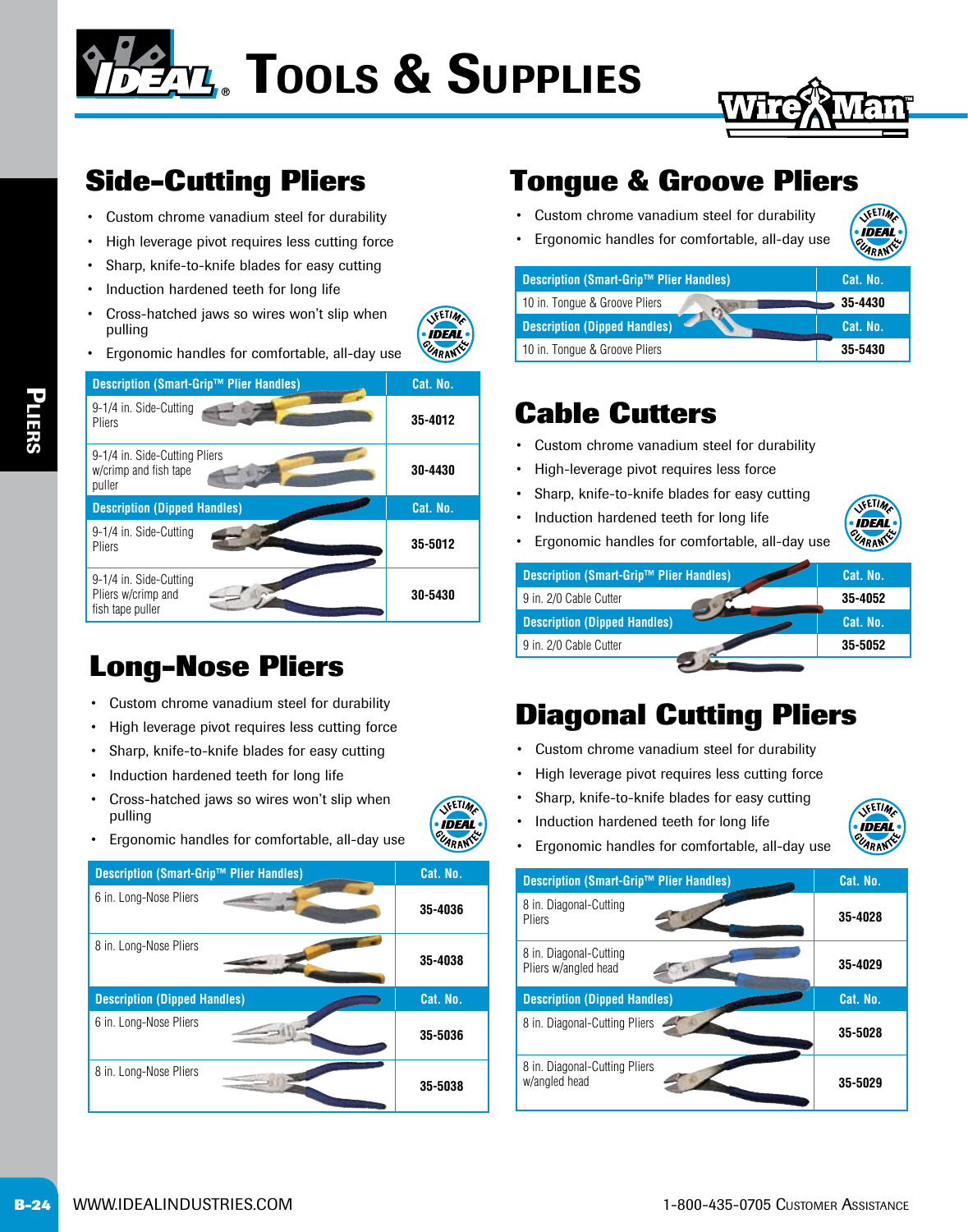

## **Sir Nickless™ Cutter**

Misc. Hand Tools IISC. M AND LOOLS

- Handles all common BX, MCAP®, MC and Flex cables
	- Blade cuts armor without damage to internal conductors
	- Splices cleanly through casings with only a few turns
	- Handle knob stores up to six replacement blades

| <b>Description</b>             |        | Qty.           | Cat. No.   |
|--------------------------------|--------|----------------|------------|
| Rotary Armored<br>Cable Cutter |        |                | 35-782     |
| Replacement<br>blades          |        | 5/pack         | $35 - 781$ |
|                                | 1/pack | $35 - 781 - 1$ |            |

*MCAP® is a registered trademark of Southwire Company.*

### **Mechanical Indentor and Crimp Tool**

- Use with aluminum (6 AWG to 4/0) and copper (8 AWG to 250 KCMIL) wires
- Adjustable crimping nests with clearly marked gauges
- Lightweight and easy to operate
- Rugged cast steel construction for long-term durability
- Connections are UL Listed when using this tool with IDEAL Non-Insulated Terminals (#8 - #4 AWG).



### **Crimp Tool**

- Crimps all IDEAL crimp sleeves
- Excellent leverage for right-angle, double-indent crimps
- Cuts and twists wire
- Vinyl-coated handles provide a solid, comfortable grip

| <b>Description</b>       | Cat. No. |
|--------------------------|----------|
| 10-1/4 in.<br>Crimp Tool | 30-425   |

**VETIM IDEAL CLARANT** 

### **BUCHANAN 4-Way Crimp Tool**

- Patented design ensures even compression and reliable connections
- Spring-loaded, cam-actuated plungers
- Fingertip adjustment for different connector sizes



### **Ratchet Crimp Tool**

- Crimps insulated or bare terminals and splices on 10–22 AWG wire
- Ratchet action prevents release prior to crimp connection helps ensure uniform crimps
- Vinyl-coated handles provide a solid, comfortable grip



### **Aviation Tin Snips**

- Cuts straight, left and right, with one tool!
- Chrome-molybdenum steel forged blades for greater strength and durability
- Serrated edges provide a stable hold when cutting
- Labor-saving design for easier cutting
- Comfortable non-slip dual

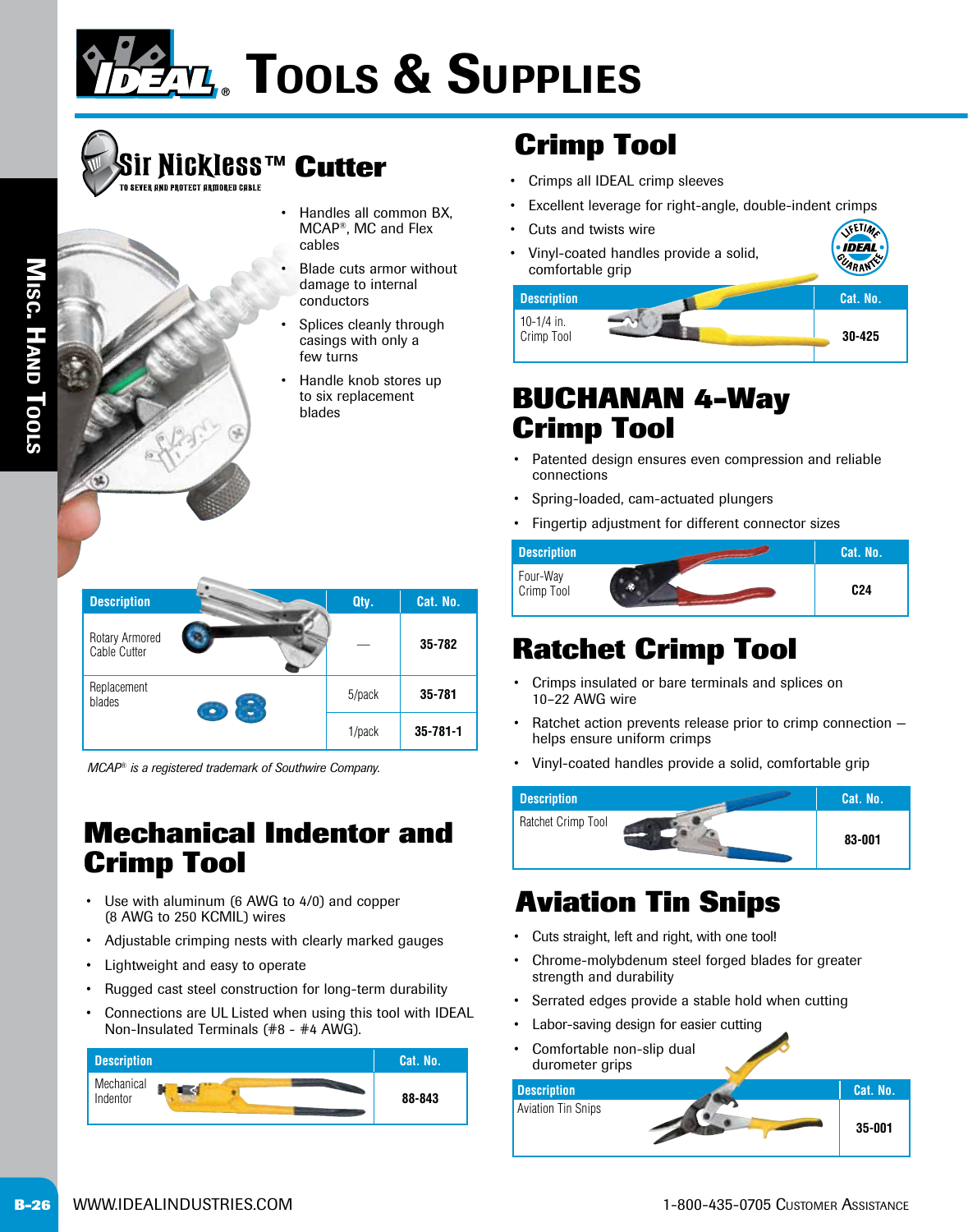### **Adjustable Wrenches**

- Narrow profile head reaches into tight spaces
- Tight tolerance on thumbscrew won't loosen or wobble with use
- Extra wide jaw capacity with standard and metric markings
- Forged steel construction
- Tempered and hardened for lifetime service

| <b>NETIMA</b> |  |  |
|---------------|--|--|

| <b>Description</b>          | <b>Jaw Capacity</b> | Cat. No. |
|-----------------------------|---------------------|----------|
| 6 in. Adjustable<br>Wrench  | $7/8$ in.           | 35-019   |
| 8 in. Adjustable<br>Wrench  | $1 - 1/8$ in.       | 35-020   |
| 10 in. Adjustable<br>Wrench | $1 - 5/16$ in.      | 35-021   |

### **IDEAL Wipes™ The Multi-Purpose Towel**

- Pre-moistened wipes require no water
- Cleans dirt, grease, lube and grime
- Durable fabric scrubs without tearing
- Infused with natural hand moisturizers and Vitamin E
- Orange citrus scent

IDEAL Wipes™,

12 in. x 9 in. (82/can)



**Drop-Forged Hammer**



**38-500**

- One-piece drop-forged, tempered-steel polished head and handle
- Long, straight claws simplify removal of electrical fixtures
- Comfortable, perforated anti-vibe grips
- Elongated neck for hitting inside boxes



### **25' Automatic Blade Lock Measuring Tape**

- Blade automatically stays out when extended
- Push button for smooth blade retraction
- Comfortable. shock-resistant rubber grip
- Double-sided tape



Auto-Lock™ Tape Measure - 25 ft. **35-242**

#### **30' Automatic Blade Lock Measuring Tape with Magnetic-Tip** Magnetic-tipped end hook

- 30' length for commercial conduit installation use
- Measurement marks on both sides of tape
- Strong magnets on tip for one-person measurement
- Blade automatically stays out when extended
- Push button for smooth blade retraction
- Comfortable, shock-resistant rubber grip

| <b>Description</b>                             | <b>Cat. No.</b> |
|------------------------------------------------|-----------------|
| Mag-Tape™ Tape Measure - 30 ft. w/Magnetic Tip | 35-238          |

### **Electric Engraving Tools**

- Low-cost, industrial-quality marker quickly and easily engraves metal, glass, stone, ceramics, plastics, hard rubber, wood and many other hard materials
- Unique design reduces bouncing and provides smooth, easy writing
- Operates at 7,200 strokes per minute
- Stroke adjusts to vary depth of mark
- • Includes carbide-tipped point for normal markings
- Diamond point available for engraving extra-hard materials (50 to 64 Rockwell, scale C)

| <b>Description</b>                                                                  | Cat. No.   |
|-------------------------------------------------------------------------------------|------------|
| Engraver w/carbide-tipped point - 120V, 60 Hz                                       | $11 - 111$ |
| Engraver w/carbide-tipped point & 3-conductor grounded<br>cord & plug - 120V, 60 Hz | 11-113     |
| Carbide-Tipped replacement point                                                    | 11-200     |
| Diamond replacement point                                                           | 11-201     |
|                                                                                     |            |

1-800-435-0705 Customer Assistance WWW.IDEALINDUSTRIES.COM **B-27**